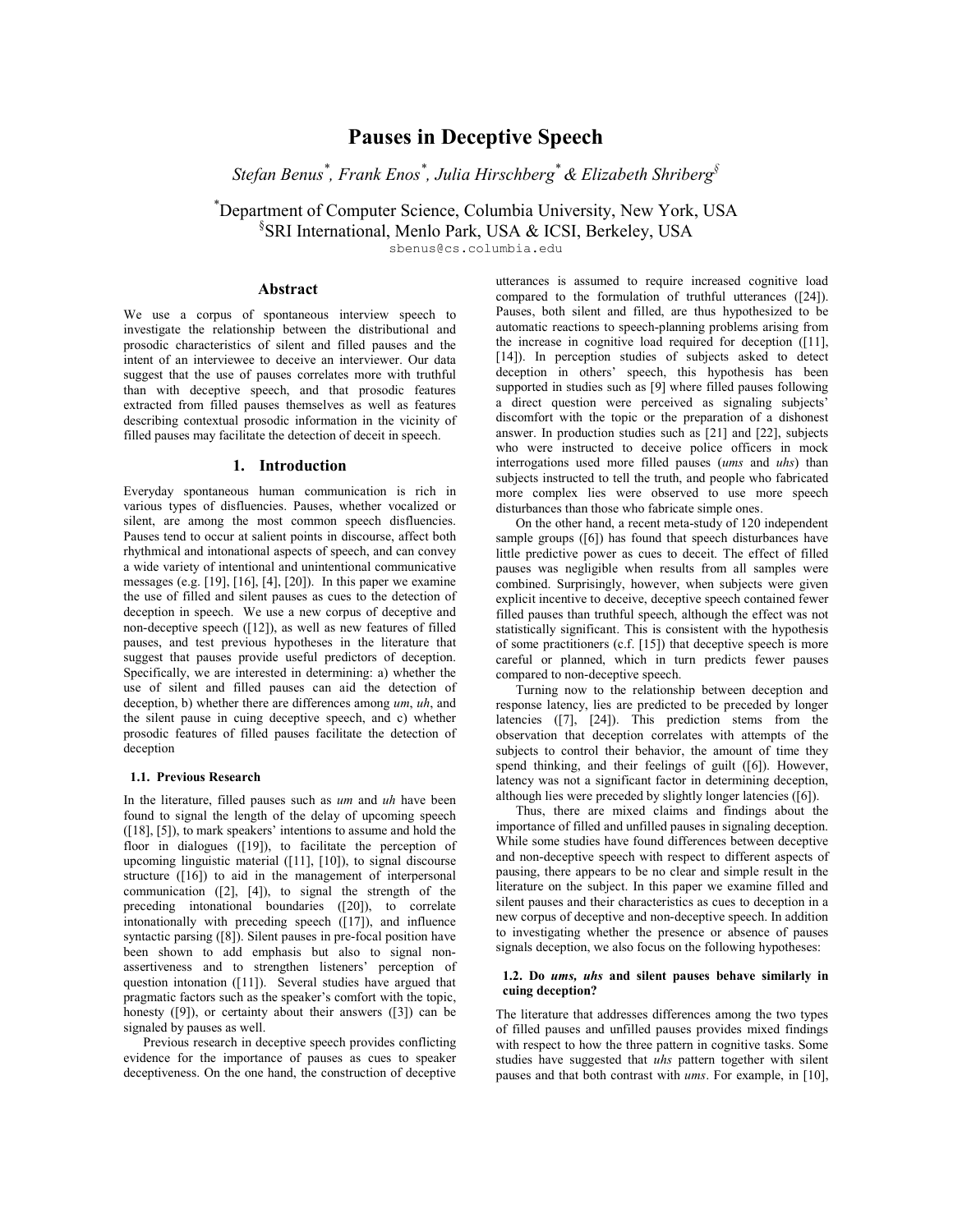cue words were recognized faster when preceded by um than by a silent pause or uh. In [18], um signaled a longer following pause than  $uh$  and thus it was argued that speakers consciously choose between um and uh to signal the depth of their retrieval problem. Assuming that the construction of deceptive utterances increases cognitive load and subsequent planning problems, the presence of um should be a better predictor for deception than uh.

Other studies, however, have proposed that the two filled pauses pattern together and contrast with silent pauses. For example, [3] argued that the type of pause (filled vs. silent) affects listeners' judgments of recorded speech as to whether the speakers knew the answer to a question. However, there was no significant difference between um and uh. This study concluded that, while filled pauses imply different perception than silent pauses, um and uh do not differ in their meanings.

Although these studies employed paradigms other than deception, the behavior of the three types of pauses in signaling cognitive meanings does not seem to be uniform. Hence, in an effort to shed more light on the relationship between pauses and deception, we also analyze potential cues to deception of each pause type separately.

## 1.3. Can prosodic features of filled pauses help in detecting deception?

To our knowledge, while the presence or absence of pauses as potential cues to deception has been investigated, the only prosodic feature that has been examined is the length of the pauses. However, several studies have investigated the link between deception and other prosodic features. For example, [6] found cross-study evidence for increase in pitch as an indicator of deception. Higher pitch is assumed to indicate increased tension on the part of deceivers. Hence, we hypothesize that filled pauses with higher pitch and intensity may occur in deceptive speech.

However, in general, clause-internal filled pauses tend to be produced with lower pitch register than surrounding phrases ([17]). Therefore, the differences in the setting of the pitch register for filled pauses and the rest of the utterance may cancel out the potential link between deception and higher pitch. Therefore, we investigate the usefulness of features extracted from the filled pause itself such as mean or maximum of pitch and intensity as well as the potential of 'dynamic' features such as the changes in the means and maxima of the filled pause and the material that surrounds it. We now describe the corpus on which we test these hypotheses.

## 2. Corpus and Methodology

## 2.1. The Corpus

The Columbia/SRI/Colorado (CSC) Deception Corpus ([12]) consists of 32 interviews averaging 30 minutes. The subjects, equally divided between males and females, were first tested in 6 areas of general knowledge and skills, and then informed of their scores. The subjects were next promised a monetary incentive if they could persuade an interviewer that their performance in the tasks was consistent with that of a target profile. (In all cases, the subjects' performance was manipulated by varying the difficulty of tasks such that their performance in fact differed substantially from the target profile on four tasks and matched on two. They were thus motivated to lie to the interviewer on four tasks.) We will refer to deception related to these tasks as global deception. Subjects were also asked to press a pedal invisible to the interviewer after each of their responses, to indicate if any part of their previous utterance was false or not. The data from these pedal presses will be referred to as local deception.

The speech of both the subject and the interviewer were recorded with a head-mounted microphone on a digital recorder in a sound-proof room. Hand transcriptions of the conversations were then aligned with the sound signal using automatic forced alignment. The speech of the subjects (approximately 7 hours in total) was segmented into sentencelike units (SUs) based on the punctuation in the transcription. Of these units, 9068 were coded for local deception, and 5435 SUs were classified as truths and 3633 as lies.

## 2.2. The Data

Due to the experimental design, there is more data in the category of global lies than truths. Yet, the corpus contains more locally truthful than deceptive speech. Therefore, the global bias for deception induced by the experimental setup did not prevent a general tendency of subjects to produce truthful utterances.

The data from all 32 speakers yielded 2103 tokens of um, and 1511 tokens of uh, for a total of 3614 filled pauses, which constitutes approximately 4.5% of all words in the transcripts. This rate is slightly higher than the rates found in other corpora. For example, [16] reported the rate of 3% in more controlled air-travel dialogues (AMEX) and 2% in less control conversations (Switchboard). The rate of filled pauses was higher for males than for females (5.3% vs. 3.7%), which confirms previous findings ([16]).

Some speech in the corpus related to the experimental procedure rather than to the actual paradigm and thus was categorized as 'off-talk' and not assigned a truth value. Due to minor differences in the classification of the 'off-talk' for some analyses, the number of filled pauses included in the analyses slightly varies. Out of 3614 filled pauses, 3246 (3303) were labeled for global deception and 3495 (3555) for local deception.

We automatically extracted standard features such as mean, maximum and minimum of  $F_0$  and intensity from each filled pause. We then normalized these values by calculating z-scores for individual speakers to minimize the effect of anatomical and physiological factors of acoustic measures. To investigate the potential effect of deception on changes in  $F_0$ and intensity in the vicinity of filled pauses, we also extracted dynamic prosodic features in the following way. We located the pause-defined units (PDU) that contain an FP, the following PDU if the filled pause was followed by a silent pause, and the preceding PDU if the filled pause was turninternal and was preceded by a silent pause. From the stylized  $F_0$  and raw intensity of these units we then automatically extracted various targets (e.g. maximum, first  $F_0$  peak, etc.) and calculated the ratios between the targets of the filled pauses and those in the surrounding material. To obtain more reliable dynamic features, we hand-corrected the stylized  $F_0$ contours for spurious or missing targets in the subset of the corpus (7 interviews). This gave us information about 485 filled pauses.

Finally, we also extracted both turn-internal and turninitial silent pauses. The ratio of turn-internal pauses over fluent transitions between word pairs was 20.2% (pause/all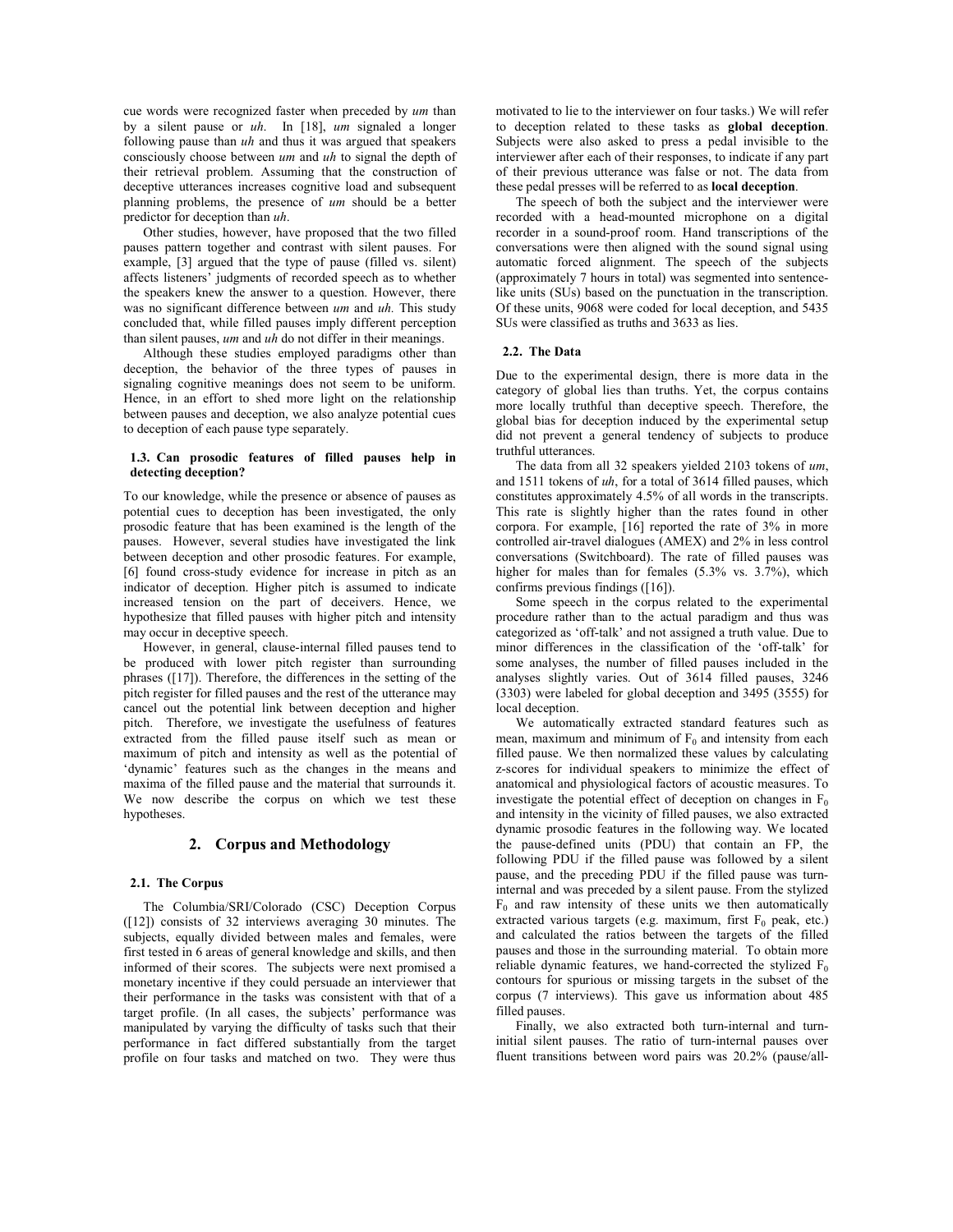transitions) or 24.3% (pause/non-pause). Turn-initial silent pauses, or latencies, were extracted in those turns that followed a direct question from the interviewer. This provided us with 3116 latency tokens for the analysis.

## 3. Analysis and Results

#### 3.1. Presence vs. absence of pauses

Subjects used filled pauses significantly more frequently in locally truthful than in locally deceptive statements,  $\chi^2(1, N =$  $76635$ ) = 20.515, p < 0.001). The same generalization was observed in the subset of filled pauses that occurred turninitially,  $\chi^2(1, N = 3803) = 31.47$ ,  $p < 0.001$ . This finding corroborates the findings in [6]. Note, however, that subjects in this experiment had little time to plan their responses, since the interviews occurred just after the tasks they performed. The frequency of filled pauses in global lies was not significantly different from the frequency in global truths,  $\chi^2(1, N = 73800) = 0.251$ , ns.,  $\chi^2(1, N = 3450) = 1.54$ , ns. in turn-initial position.

Turn-internal silent pauses also occurred more frequently in truthful than in deceptive speech. This was the case both locally,  $\chi^2(1, N = 74585) = 45.27$ ,  $p < 0.001$ , and globally,  $\chi^2(1, N = 71879) = 24.80, p < 0.001$ . This result was confirmed by calculating the temporal distance between each pair of consecutive pauses within a turn. One-way ANOVA showed that silent pauses in local truths were closer in time to each other than in those in local lies,  $F(1, 14954) = 16.002$ , p < 0.001. Silent pauses were also systematically longer in lies than in truths, but this effect was not significant.

The length of turn-initial silent pauses was not a significant predictor of deception in our corpus. We tested a) latency for all responses, b) latency when the response began with a filled pause, and c) total latency calculated as the sum of the raw latency, the length of a turn-initial filled pause if present, and the length of a following silent pause if present. None of these measures showed a significant effect of deception either locally or globally. However, the latency to response was systematically longer before deceptive utterances than before truthful ones; mean difference was around 20ms. The global deception factor did not affect latencies in any systematic pattern.

Hence, in terms of the distribution of filled and silent pauses in the corpus, we find that indeed there are significantly fewer pauses in lies than in truths and that there is a tendency for latencies to be longer before lies than before truthful statements.

#### 3.2. Differences between um and uh

Examining um vs. uh in our corpus, we first find that um was more likely to be followed by a silent pause than was  $uh, \chi^2(1, \chi)$  $N = 3614$ ) = 301.64, p < 0.001. The length of silent pause following turn-initial um was also significantly greater than the length of silent pause following turn-initial  $uh$ ,  $F(1,1196) =$ 93.49, p < 0.001; mean difference 455ms. Latencies preceding turns that began with um were also significantly longer than those preceding turns that began with  $uh$ , F(1, 1196) = 16.38, p < 0.001; mean difference 149ms. As expected, given the segmental difference, ums were also significantly longer than uhs,  $F(1,3612) = 885.8$ ,  $p < 0.0001$ ; mean difference 255ms.

In terms of prosodic differences between the two filled pauses, ums were significantly louder, had a greater intensity range, and lower minimum pitch than uhs,  $F(1,3612) = 86.633$ , p<0.0001 for maximum intensity,  $F(1,3612) = 6.283$ , p = 0.012 for mean intensity,  $F(1, 3517) = 13.833$ ,  $p = 0.0002$  for minimum intensity. In general, therefore, in our corpus ums are louder, longer, they tend to be preceded by longer latencies, and they are more likely to be followed by longer silent pauses than uhs.

Now turning to the relationship between filled pause type and deception, we found a significant correlation between filled pause type and local deception: ums correlated with lying,  $r(3555) = -0.04$ ,  $p = 0.023$ . The correlation between filled pause type and global deception, however, tended in the opposite direction (lies correlated with uhs) but was not significant,  $r(3303) = 0.03$ ,  $p = 0.086$ . The difference between the patterns for global and local lies may be attributed to the fact that most of the local lies were also classified as global lies but many local truths were not classified as global truths. Hence, there seems to be a tendency for uhs to occur in utterances that were locally truthful but the subjects were expressing a global lie.

### 3.3. Acoustic features of filled pauses and deception

In general, the factor of deception showed some effect on the prosodic features of filled pauses. When um and uh were pooled, filled pauses in global truths were longer than in lies,  $F(1,3301) = 5.471$ ,  $p = .019$ . However, *uhs* were longer in local lies than truths,  $F(1,1509) = 7.069$ ,  $p = .008$ . The data indicate that ums in deceptive speech are louder than in true statements. Maximum intensity in global lies was greater than in truths,  $F(1, 1943) = 5.583$ ,  $p = .018$ . Furthermore, *ums* in a turn-internal position had significantly greater mean intensity in local lies than in truths,  $F(1,1360) = 6.809$ ,  $p = .009$ .

Although the speaker-normalized mean and maximum  $F_0$ values of filled pauses themselves did not correlate significantly with deception, several generalizations were observed in the subset of the corpus hand-corrected for  $F_0$ targets. Most crucially, the degree of pitch reset of the filled pause correlated with local deception. The down-step from the preceding material into the filled pause as well as the upstep from the filled pause into the following material were greater in deceptive than in truthful utterances,  $F(1, 263) =$ 11.02,  $p = 0.001$ ) and  $F(1, 485) = 5.03$ ,  $p = 0.025$  respectively.

In perceptually salient, turn-initial filled pauses this pattern is also observed: the up-step between the filled pause and the following material was greater for deceptive than for truthful speech,  $F(1, 284) = 6.11$ ,  $p = 0.014$ . Interestingly, turn-initial filled pauses in these seven interviews had greater normalized mean and maximum pitch when they occurred in locally truthful than in locally deceptive speech,  $F(1,284) = 4.91$ ,  $p =$ 0.027.

#### 3.4. Machine learning experiments

To see whether the differences we have observed between filled pauses in deceptive and non-deceptive speech can provide useful predictors of deception, we next performed machine learning experiments on our corpus, using the static and dynamic features alone, and using them in conjunction with other potential predictors. We used three of the classifiers implemented in the WEKA software package ([23]): logistic regression, rule-induction (Ripper) and tree-generation (C-4.5). In the first experiment we extracted 65 prosodic features from those filled pauses that were labeled for local deception and that were longer than 30 ms and from their context. This